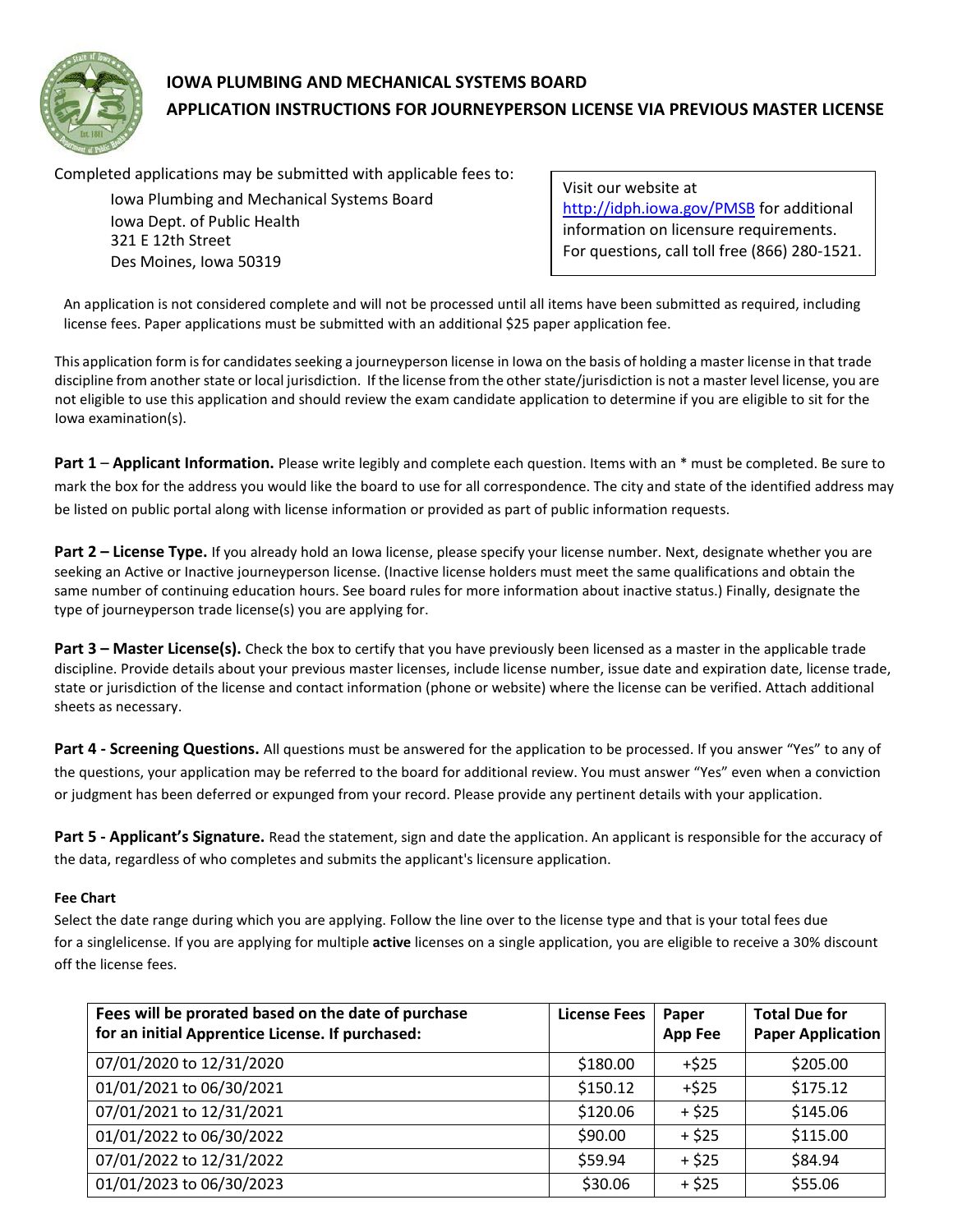

# **Iowa Plumbing & Mechanical Systems Board**

# **Application for Journeyperson License via Previous Master License**

Submit completed applications & fee to: Plumbing & Mechanical Systems Board; Iowa Dept. of Public Health; 321 E. 12<sup>th</sup> St; Des Moines, IA 50319

### **Part 1: Applicant Information - All items indicated with an \* must be completed.**

| Name (First, MI, Last) *                                                                                                                                                                     |                       |          | Telephone *(           |                          |  |
|----------------------------------------------------------------------------------------------------------------------------------------------------------------------------------------------|-----------------------|----------|------------------------|--------------------------|--|
| Personal Mailing Address*                                                                                                                                                                    |                       |          | E-mail Address         |                          |  |
| City *                                                                                                                                                                                       | State *               | County * |                        | Zip Code *               |  |
| <b>Business Name</b>                                                                                                                                                                         |                       |          | Telephone (            |                          |  |
| <b>Business Address</b>                                                                                                                                                                      |                       |          |                        |                          |  |
| <b>Business City</b>                                                                                                                                                                         | <b>Business State</b> |          | <b>Business County</b> | <b>Business Zip Code</b> |  |
| Please check which address to send correspondence**: Personal $\Box$<br>Business $\Box$<br>**This address may be listed on public portal license search along with your license information. |                       |          |                        |                          |  |

**Privacy Act Notice:** Disclosure of your Social Security Number is required by 42 U.S.C. § 666(a)(13), Iowa Code §252J.8(1), §261.126(1), and §272D.8(1). The number will be used in connection with the collection of child support obligations, college student loan obligations, and debts owed to the state of Iowa, and as an internal means to accurately identify licensees, and may also be shared with taxing authorities as allowed by law including Iowa Code § 421.18.

| Social Security Number * | Date of Birth * |
|--------------------------|-----------------|
|                          |                 |

#### **Part 2: License Type(s)**

In the box below, indicate if you already hold an Iowa license. Next, select whether you are seeking an active or inactive license and designate the new journeyperson trade licenses you are applying for.

| lowa License #                                                                                           |  |  | Check the box to indicate the license status you are seeking for          |
|----------------------------------------------------------------------------------------------------------|--|--|---------------------------------------------------------------------------|
| (if currently licensed)                                                                                  |  |  | the new Journeyperson trade licenses: $\square$ Active $\square$ Inactive |
| Journeyperson Trades $\Box$ Plumbing $\Box$ HVAC/R $\Box$ Hydronics $\Box$ Mechanical $\Box$ Sheet Metal |  |  |                                                                           |

#### **Part 3: Master License(s).** *Attach additional sheets if necessary.*

| Applicants must have been previously licensed as a master in the applicable trade. Please check the box and provide information below.<br>$\Box$ I certify by submitting this application that I have been previously licensed as a master in the applicable trade discipline. |                                |                         |                  |  |
|--------------------------------------------------------------------------------------------------------------------------------------------------------------------------------------------------------------------------------------------------------------------------------|--------------------------------|-------------------------|------------------|--|
| Master                                                                                                                                                                                                                                                                         | Date Issued:                   |                         | Date             |  |
| License #                                                                                                                                                                                                                                                                      |                                |                         | Expires:         |  |
| License Type/                                                                                                                                                                                                                                                                  | State or Jurisdiction          |                         | City, State, Zip |  |
| Trade:                                                                                                                                                                                                                                                                         | of License:                    |                         | of License:      |  |
| License Contact                                                                                                                                                                                                                                                                | <b>Phone Number or Website</b> |                         |                  |  |
| Person:                                                                                                                                                                                                                                                                        |                                | to Verify License:      |                  |  |
| Master                                                                                                                                                                                                                                                                         | Date Issued:                   |                         | Date             |  |
| License #                                                                                                                                                                                                                                                                      |                                |                         | Expires:         |  |
| License Type/                                                                                                                                                                                                                                                                  | State or Jurisdiction          |                         | City, State, Zip |  |
| Trade:                                                                                                                                                                                                                                                                         | of License:                    |                         | of License:      |  |
| License Contact                                                                                                                                                                                                                                                                |                                | Phone Number or Website |                  |  |
| Person:                                                                                                                                                                                                                                                                        |                                | to Verify License:      |                  |  |
|                                                                                                                                                                                                                                                                                |                                |                         |                  |  |